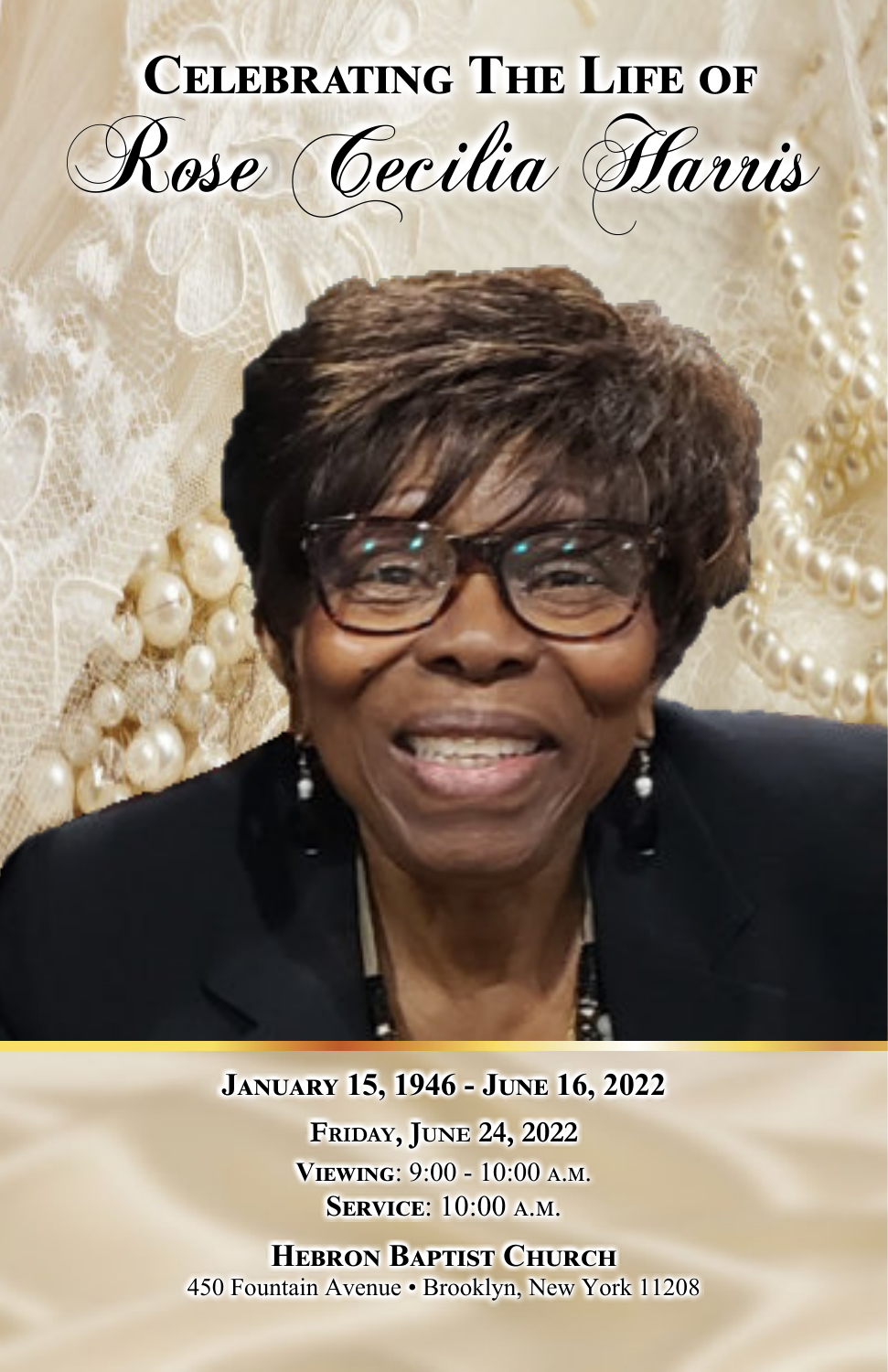Obituary



**Rose Cecilia Harris** was born on January 15th, 1946 to Mildred Prince and Anthony Harris in Willikies, Antigua. She spent her childhood there and developed life-long friendships that spanned 70 years. Rose came to New York in 1964 where she attended William H. Maxwell High School in Brooklyn. After graduation, Rose went to work at Benrus Watch Company. After Benrus, she went on to work as a 411 operator for the five boroughs of New York City. In 1967, she gave birth to her beloved son Wayne Georges.

In 1968, she began working for New York Life. She started her career, at the company, in their Manhattan home office as an indexer. Throughout her career, Rose held various administrative and supervisory positions as well as the position of Senior Underwriter. She was known fortaking a departmentthat was underperforming and turning it into a high-functioning team.

Her career took many turns. In the summer of 1993, Rose relocated from the Home Office to Cleveland, Ohio to help set up a new underwriting department as part of the Service Center expansion. The various skills and experiences she acquired over the years made her the ideal candidate for that role. She played an integral part in making the underwriting team in Cleveland successful. Throughout this journey, she formed many amazing and long-lasting relationships. Finally, in the summer of 2013, after 45 years with the company, she retired to spend her later years in New Jersey with her son, grandchildren and daughter-in-law.

Gladys, as she was affectionately known, had a sharp wit, sharp mind, sharp tongue, pure spirit, and kind heart. She was always brutally honest but, at the same time, was a truly loving and caring person which became manifest in her deep devotion as a mother, a grandmother, an aunt, a sister, a daughter, and a friend. She could "cuss" you out one minute and give you her last penny the next. She was full of spirit, had a zest for life and touched many in which she came in contact. She had an uncanny wisdom which she shared freely.

Boy, did she love to cook! She enjoyed feeding everyone and expressed her love with the wonderful foods and dishes she would prepare and share with friends and family alike. To truly know her was to love her. She was one-of-a-kind and unforgettable.

Rose departed on June 16th, 2022 and was proceeded in death by her mother Mildred, father Anthony, sister Patricia Prince, and brothers Calvin Harris and Kevin Prince Sr.

She is survived by her son Wayne Georges; her daughter-in-law Sharon Georges; her grandchildren, Brittany and Brandon Georges; her aunt, Aurora Thompson; her uncle, Arkel Bowers; her sisters Olivette Francis (Oswald Francis), Irene Robinson (Ollie Robinson), Yvonne Brann, and Judy Simmons; her brother, Calvin Harris; her step-brother, Clyde Prince; her nieces, Cheryl Edwards, Cherise Gittens, Ebony Prince, Alexis Prince, Tiffany Prince, and Donna Georges; her nephews Michael (Jermaine) and Corey Robinson, Kevin Prince Jr, D'Kaboo and T'Shombe Brann, David, Kerron, and Shadiael Simmons, Mickel Tarage and Tickwon Harris; and her, daughter in honor, Valerie Perry. She also leaves behind a host of cousins, such as Gail Taylor, Elvin Soanes, and Clarvis Soanes; great nieces; great nephews; friends; and her New York Life family.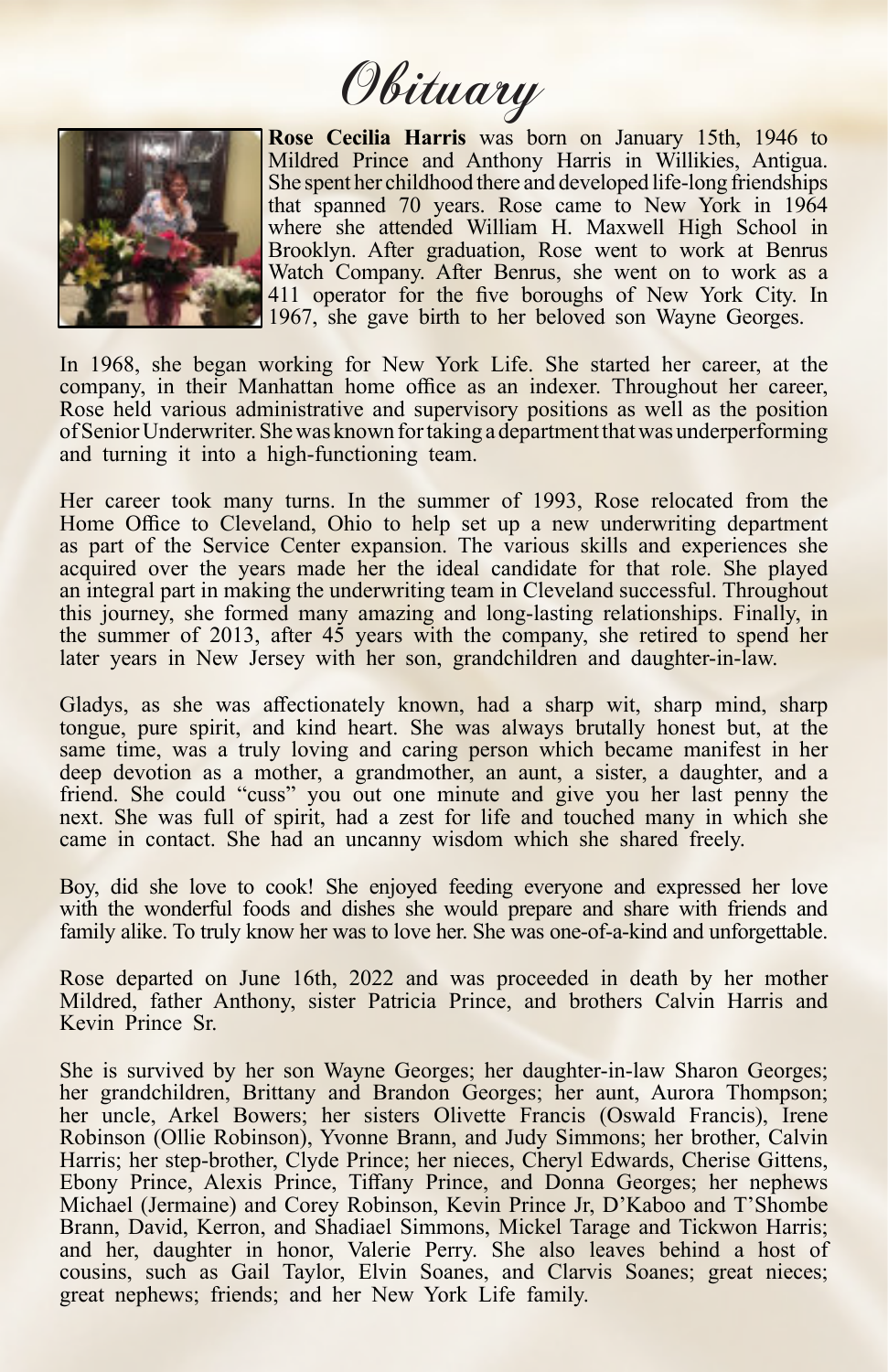Order of Service

| <b>Scripture Reading:</b>                           |  |
|-----------------------------------------------------|--|
|                                                     |  |
| New Testament - John 14:1-6  Evg. Amy Neal          |  |
|                                                     |  |
| Acknowledgement of Condolences Ms. Brittany Georges |  |
|                                                     |  |
|                                                     |  |
|                                                     |  |
|                                                     |  |
|                                                     |  |
| <b>Closing Prayer</b>                               |  |
| Benediction                                         |  |
| Recessional                                         |  |
| <b>Private Family Viewing</b>                       |  |
|                                                     |  |

**Interment** 

**CYPRESS HILLS CEMETERY** 833 Jamaica Avenue · Brooklyn, New York

Upon return from the interment, the family invites you to join them for a repast in the church fellowship hall.

Pall Bearers

Jermaine Robinson (Nephew) Corey Robinson (Nephew) **Brandon Georges (Grandson)** Jaden Nancoo (Great Nephew) Jasaun Edwards (Great Nephew) Wayne Georges (Son)